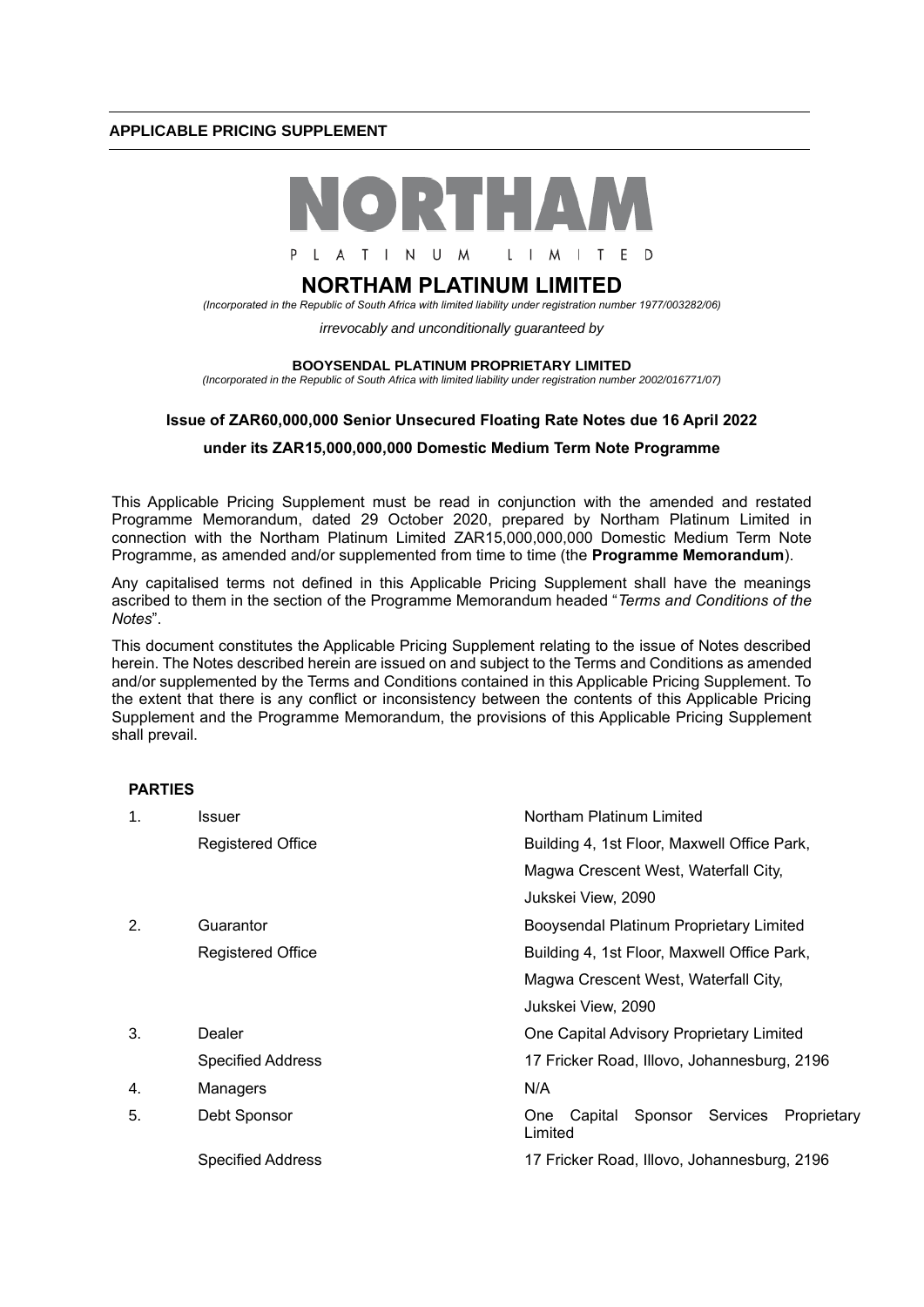| 6.  | Paying Agent                                                                              | Nedbank Limited (acting through its Nedbank<br>Investor Services division)                      |
|-----|-------------------------------------------------------------------------------------------|-------------------------------------------------------------------------------------------------|
|     | <b>Specified Address</b>                                                                  | 33 Hoofd Street, Braampark, Braamfontein,<br>Johannesburg, 2000, South Africa                   |
| 7.  | <b>Calculation Agent</b>                                                                  | Nedbank Limited (acting through its Corporate<br>and Investment Banking division)               |
|     | <b>Specified Address</b>                                                                  | 135 Rivonia Road, Sandton, 2196, South Africa                                                   |
| 8.  | <b>Transfer Agent</b>                                                                     | Nedbank Limited (acting through its Corporate<br>and Investment Banking division)               |
|     | <b>Specified Address</b>                                                                  | 135 Rivonia Road, Sandton, 2196, South Africa                                                   |
| 9.  | <b>Issuer Agent</b>                                                                       | Nedbank Limited (acting through its Corporate<br>and Investment Banking division)               |
|     | <b>Specified Address</b>                                                                  | 135 Rivonia Road, Sandton, 2196, South Africa                                                   |
| 10. | Settlement Agent                                                                          | Nedbank Limited (acting through its Corporate<br>and Investment Banking division)               |
|     | <b>Specified Address</b>                                                                  | 135 Rivonia Road, Sandton, 2196, South Africa                                                   |
|     | <b>PROVISIONS RELATING TO THE NOTES</b>                                                   |                                                                                                 |
| 11. | <b>Status of Notes</b>                                                                    | <b>Senior Unsecured</b>                                                                         |
| 12. | Series Number                                                                             | 7                                                                                               |
| 13. | <b>Tranche Number</b>                                                                     | 4                                                                                               |
| 14. | Aggregate Nominal Amount                                                                  |                                                                                                 |
|     | <b>Series</b><br>(a)                                                                      | ZAR451,185,996                                                                                  |
|     | Tranche<br>(b)                                                                            | ZAR60,000,000                                                                                   |
| 15. | Interest                                                                                  | Interest-bearing                                                                                |
| 16. | <b>Interest Payment Basis</b>                                                             | <b>Floating Rate</b>                                                                            |
| 17. | Automatic/Optional Conversion from one<br>Interest/Redemption/Payment Basis to<br>another | N/A                                                                                             |
| 18. | Form of Notes                                                                             | The Notes in this Tranche are listed Notes issued<br>in uncertificated form and held by the CSD |
| 19. | <b>Issue Date</b>                                                                         | 11 November 2021                                                                                |
| 20. | Nominal Amount per Note                                                                   | ZAR1,000,000                                                                                    |
| 21. | Specified Denomination                                                                    | ZAR1,000,000                                                                                    |
| 22. | <b>Specified Currency</b>                                                                 | <b>ZAR</b>                                                                                      |
| 23. | <b>Issue Price</b>                                                                        | 100.48875 percent                                                                               |
| 24. | <b>Interest Commencement Date</b>                                                         | 18 October 2021                                                                                 |
| 25. | <b>Maturity Date</b>                                                                      | 16 April 2022                                                                                   |
| 26. | Applicable Business Day Convention                                                        | <b>Following Business Day</b>                                                                   |
| 27. | <b>Final Redemption Amount</b>                                                            | 100% of Nominal Amount                                                                          |
| 28. | Last Day to Register                                                                      | By 17h00 on 5 April, 5 July, 5 October and                                                      |

5 January of each year until the Maturity Date, or if such day is not a Business Day, the Business Day preceding the Books Closed Period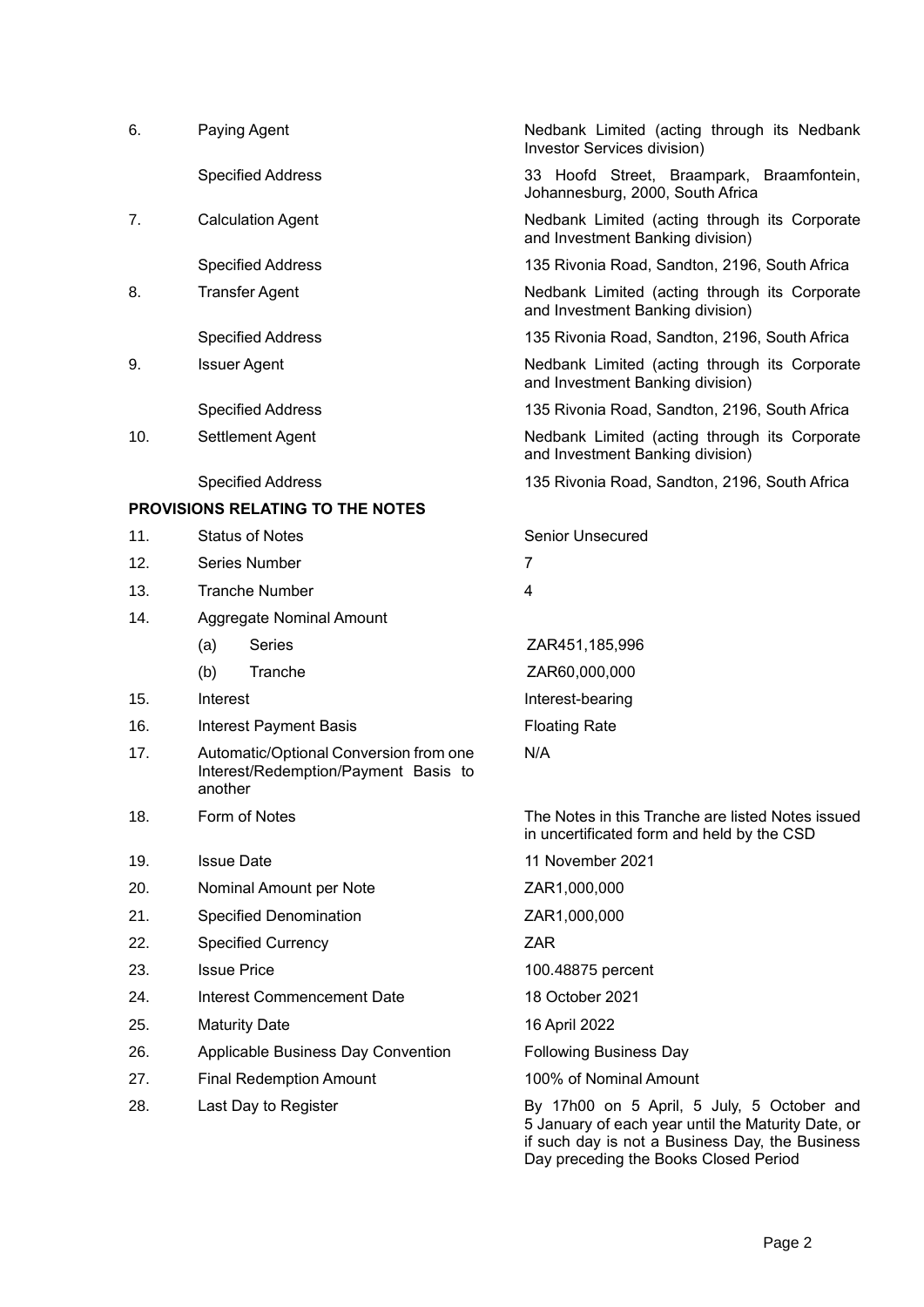| 29.                        |              | <b>Books Closed Period</b>                                                                                               | The Register will be closed from 6 April to 15 April,<br>6 July to 15 July, 6 October to 15 October and<br>6 January to 15 January (all dates inclusive) of<br>each year until the Maturity Date, or if any early<br>redemption occurs, 10 Days prior to the actual<br><b>Redemption Date</b>                                                                                                                                                                                                        |
|----------------------------|--------------|--------------------------------------------------------------------------------------------------------------------------|------------------------------------------------------------------------------------------------------------------------------------------------------------------------------------------------------------------------------------------------------------------------------------------------------------------------------------------------------------------------------------------------------------------------------------------------------------------------------------------------------|
| 30.                        | Default Rate |                                                                                                                          | N/A                                                                                                                                                                                                                                                                                                                                                                                                                                                                                                  |
| <b>FIXED RATE NOTES</b>    |              |                                                                                                                          | N/A                                                                                                                                                                                                                                                                                                                                                                                                                                                                                                  |
| <b>FLOATING RATE NOTES</b> |              |                                                                                                                          |                                                                                                                                                                                                                                                                                                                                                                                                                                                                                                      |
| 31.                        | (a)          | Payment<br>Floating<br>Interest<br>Date(s)                                                                               | 16 April, 16 July, 16 October and 16 January<br>of each year until the Maturity Date, or, if such<br>day is not a Business Day, the Business Day<br>on which interest will be paid, as determined<br>in accordance with the Applicable Business<br>Day Convention (as<br>specified<br>this<br>in<br>Applicable Pricing Supplement)                                                                                                                                                                   |
|                            | (b)          | Interest Period(s)                                                                                                       | Each period from, and including,<br>the<br>applicable Floating Interest Payment Date and<br>ending on, but excluding, the following<br>Floating Interest Payment Date, the first<br>Interest Period commences on the Interest<br>Commencement Date and ends on (but<br>excludes) the first Floating Interest Payment<br>Date (each Floating Interest Payment Date is<br>adjusted in accordance with the Applicable<br>Business Day Convention as specified in this<br>Applicable Pricing Supplement) |
|                            | (c)          | Definition of Business Day (if<br>different from that set out in<br>Condition 1) (Interpretation)                        | N/A                                                                                                                                                                                                                                                                                                                                                                                                                                                                                                  |
|                            | (d)          | Minimum Rate of Interest                                                                                                 | N/A                                                                                                                                                                                                                                                                                                                                                                                                                                                                                                  |
|                            | (e)          | Maximum Rate of Interest                                                                                                 | N/A                                                                                                                                                                                                                                                                                                                                                                                                                                                                                                  |
|                            | (f)          | Day Count Fraction                                                                                                       | Actual/365                                                                                                                                                                                                                                                                                                                                                                                                                                                                                           |
|                            | (g)          | Other terms relating to the<br>method of calculating interest<br>(e.g.: Day Count<br>Fraction,<br>rounding up provision) | N/A                                                                                                                                                                                                                                                                                                                                                                                                                                                                                                  |
| 32.                        |              | Manner in which the Rate of Interest is to<br>be determined                                                              | Screen Rate Determination (Reference Rate<br>plus Margin)                                                                                                                                                                                                                                                                                                                                                                                                                                            |
| 33.                        | Margin       |                                                                                                                          | 3.75% per annum to be added to the<br><b>Reference Rate</b>                                                                                                                                                                                                                                                                                                                                                                                                                                          |
| 34.                        |              | If ISDA Determination                                                                                                    | N/A                                                                                                                                                                                                                                                                                                                                                                                                                                                                                                  |
| 35.                        |              | If Screen Rate Determination                                                                                             |                                                                                                                                                                                                                                                                                                                                                                                                                                                                                                      |
|                            | (a)          | Reference<br>Rate<br>(including<br>relevant period by reference to<br>which the Rate of Interest is to be<br>calculated) | 3 month ZAR-JIBAR                                                                                                                                                                                                                                                                                                                                                                                                                                                                                    |
|                            | (b)          | Determination<br>Interest<br>Rate<br>Date(s)                                                                             | 16 April, 16 July, 16 October and 16 January<br>of each year until the Maturity Date                                                                                                                                                                                                                                                                                                                                                                                                                 |
|                            | (c)          | Relevant Screen<br>Page<br>and<br>Reference Code                                                                         | ZAR-JIBAR-SAFEX                                                                                                                                                                                                                                                                                                                                                                                                                                                                                      |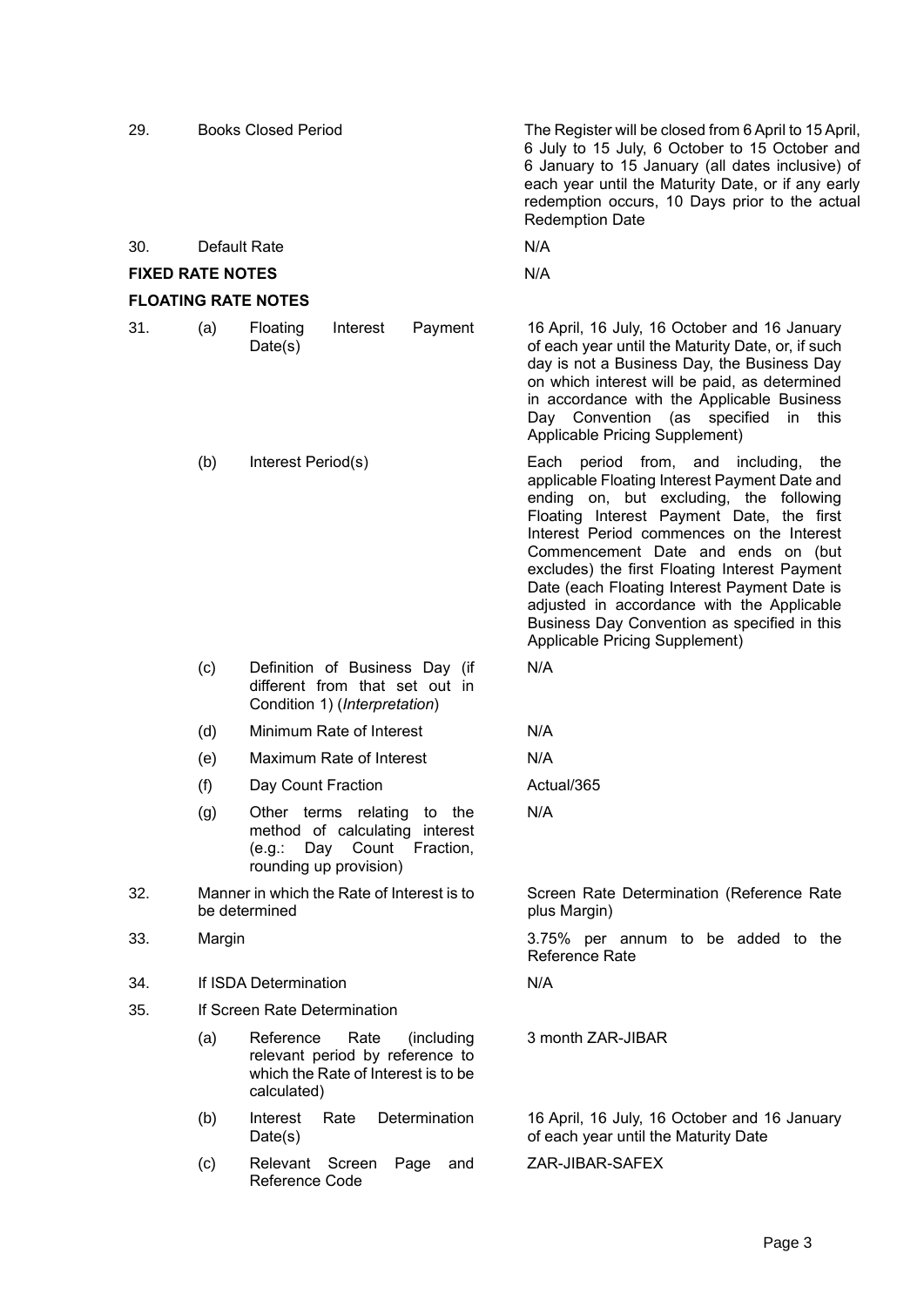| 36.                | If Rate of Interest to be calculated<br>otherwise than by ISDA Determination or<br>Screen Rate Determination, insert basis<br>for determining Rate of Interest/Margin/<br>Fallback provisions                                 | N/A                                                                                |  |  |
|--------------------|-------------------------------------------------------------------------------------------------------------------------------------------------------------------------------------------------------------------------------|------------------------------------------------------------------------------------|--|--|
| 37.                | Calculation<br>Agent<br>responsible<br>for<br>amount of principal<br>calculating<br>and<br>interest                                                                                                                           | Nedbank Limited (acting through its Corporate<br>and Investment Banking division)  |  |  |
|                    | <b>ZERO COUPON NOTES</b>                                                                                                                                                                                                      | N/A                                                                                |  |  |
|                    | <b>PARTLY PAID NOTES</b>                                                                                                                                                                                                      | N/A                                                                                |  |  |
|                    | <b>INSTALMENT NOTES</b>                                                                                                                                                                                                       | N/A                                                                                |  |  |
|                    | <b>MIXED RATE NOTES</b>                                                                                                                                                                                                       | N/A                                                                                |  |  |
|                    | <b>INDEX-LINKED NOTES</b>                                                                                                                                                                                                     | N/A                                                                                |  |  |
|                    | <b>DUAL CURRENCY NOTES</b>                                                                                                                                                                                                    | N/A                                                                                |  |  |
|                    | <b>EXCHANGEABLE NOTES</b>                                                                                                                                                                                                     | N/A                                                                                |  |  |
| <b>OTHER NOTES</b> |                                                                                                                                                                                                                               | N/A                                                                                |  |  |
|                    | <b>PROVISIONS REGARDING REDEMPTION/MATURITY</b>                                                                                                                                                                               |                                                                                    |  |  |
| 38.                | Redemption at the Option of the Issuer<br>No<br>pursuant to Condition 11.3 (Redemption<br>at the Option of the Issuer)                                                                                                        |                                                                                    |  |  |
| 39.                | Redemption at the Option of the Senior<br>Noteholders pursuant to Condition 11.4<br>(Redemption at the Option of the Senior<br>Noteholders)                                                                                   | No                                                                                 |  |  |
| 40.                | Redemption in the event of a Change of<br>Control at the election of Noteholders<br>pursuant to Condition 11.5 (Redemption<br>in the event of a Change of Control) or<br>any other terms applicable to a Change<br>of Control | Yes                                                                                |  |  |
| 41.                | Early Redemption Amount(s) payable on<br>redemption for taxation reasons or on<br>Event of Default (if required)                                                                                                              | N/A                                                                                |  |  |
| <b>GENERAL</b>     |                                                                                                                                                                                                                               |                                                                                    |  |  |
| 42.                | <b>Financial Exchange</b>                                                                                                                                                                                                     | Interest Rate Market of the JSE Limited                                            |  |  |
| 43.                | Additional selling restrictions                                                                                                                                                                                               | N/A                                                                                |  |  |
| 44.                | International<br><b>Securities</b><br>Identification<br>Number (ISIN)                                                                                                                                                         | ZAG000158593                                                                       |  |  |
| 45.                | <b>Stock Code</b>                                                                                                                                                                                                             | NHM007                                                                             |  |  |
| 46.                | Stabilising manager                                                                                                                                                                                                           | N/A                                                                                |  |  |
| 47.                | Provisions relating to stabilisation                                                                                                                                                                                          | N/A                                                                                |  |  |
| 48.                | Method of distribution                                                                                                                                                                                                        | <b>Private Placement</b>                                                           |  |  |
| 49.                | Credit Rating assigned to the Issuer                                                                                                                                                                                          | A1(za);<br>Short<br>Long<br>Term:<br>A(za),<br>Term:<br>issue date 27 October 2021 |  |  |
| 50.                | <b>Applicable Rating Agency</b>                                                                                                                                                                                               | Global Credit Rating Co. Proprietary Limited                                       |  |  |
| 51.                | Governing law (if the laws of South Africa<br>are not applicable)                                                                                                                                                             | N/A                                                                                |  |  |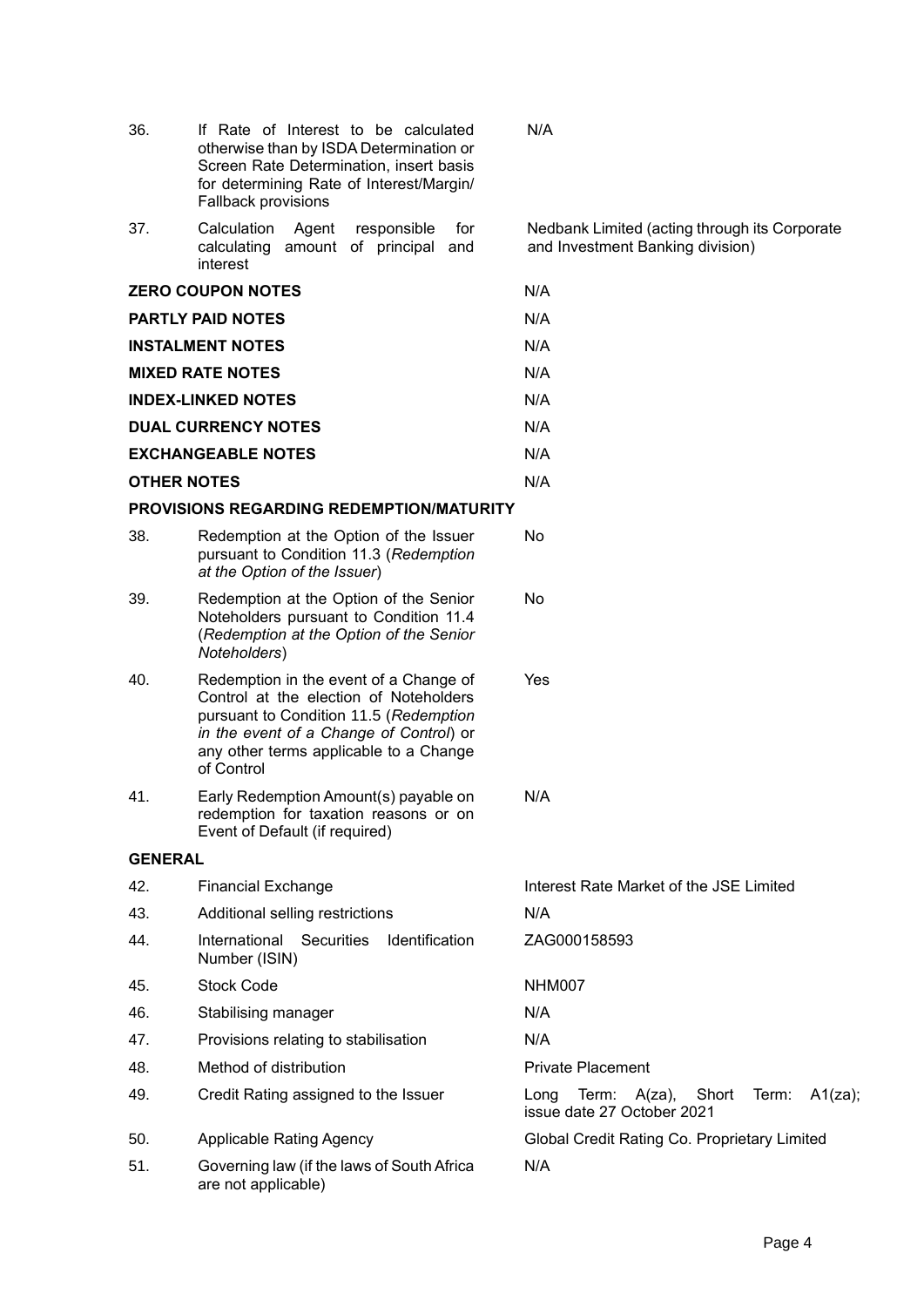52. Other provisions This Tranche of Notes will be guaranteed under the Programme Memorandum.

## **DISCLOSURE REQUIREMENTS IN TERMS OF PARAGRAPH 3(5) OF THE COMMERCIAL PAPER REGULATIONS IN RELATION TO THIS ISSUE OF NOTES**

#### 53. Paragraph 3(5)(a)

The "*ultimate borrower*" (as defined in the Commercial Paper Regulations) is the Issuer.

#### 54. Paragraph 3(5)(b)

The Issuer is a going concern and can in all circumstances be reasonably expected to meet its commitments under the Notes.

## 55. Paragraph 3(5)(c)

The auditor of the Issuer is Ernst & Young Incorporated.

#### 56. Paragraph 3(5)(d)

As at the date of this issue:

- (i) the Issuer has issued ZAR9,239,722,841 (inclusive of this issue of Notes, the NHM009 Notes, the NHM016 Notes and the NHM019 Notes, all issuing on the same date) in Commercial Paper (as defined in the Commercial Paper Regulations); and
- (ii) the Issuer estimates that it may issue ZAR3,900,000,000 (exclusive of this issue of Notes, the NHM009 Notes, the NHM016 Notes and the NHM019 Notes, all issuing on the same date) of additional Commercial Paper during the remainder of the current financial year, ending 30 June 2022.

# 57. Paragraph 3(5)(e)

All information that may reasonably be necessary to enable the investor to ascertain the nature of the financial and commercial risk of its investment in the Notes is contained in the Programme Memorandum and this Applicable Pricing Supplement.

# 58. Paragraph 3(5)(f)

As at the date of this Applicable Pricing Supplement, there has been no material adverse change in the Issuer's financial position since the date of its last audited annual financial statements.

## 59. Paragraph 3(5)(g)

The Notes issued will be listed.

# 60. Paragraph 3(5)(h)

The funds to be raised through the issue of the Notes are to be used by the Issuer for its general corporate purposes.

## 61. Paragraph 3(5)(i)

The obligations of the Issuer in respect of the Notes are unsecured, but guaranteed by the Guarantor.

# 62. Paragraph 3(5)(j)

Ernst & Young Incorporated, the statutory auditors of the Issuer, have confirmed that nothing has come to their attention to indicate that this issue of Notes issued under the Programme does not comply in all material respects with the relevant provisions of the Commercial Paper Regulations.